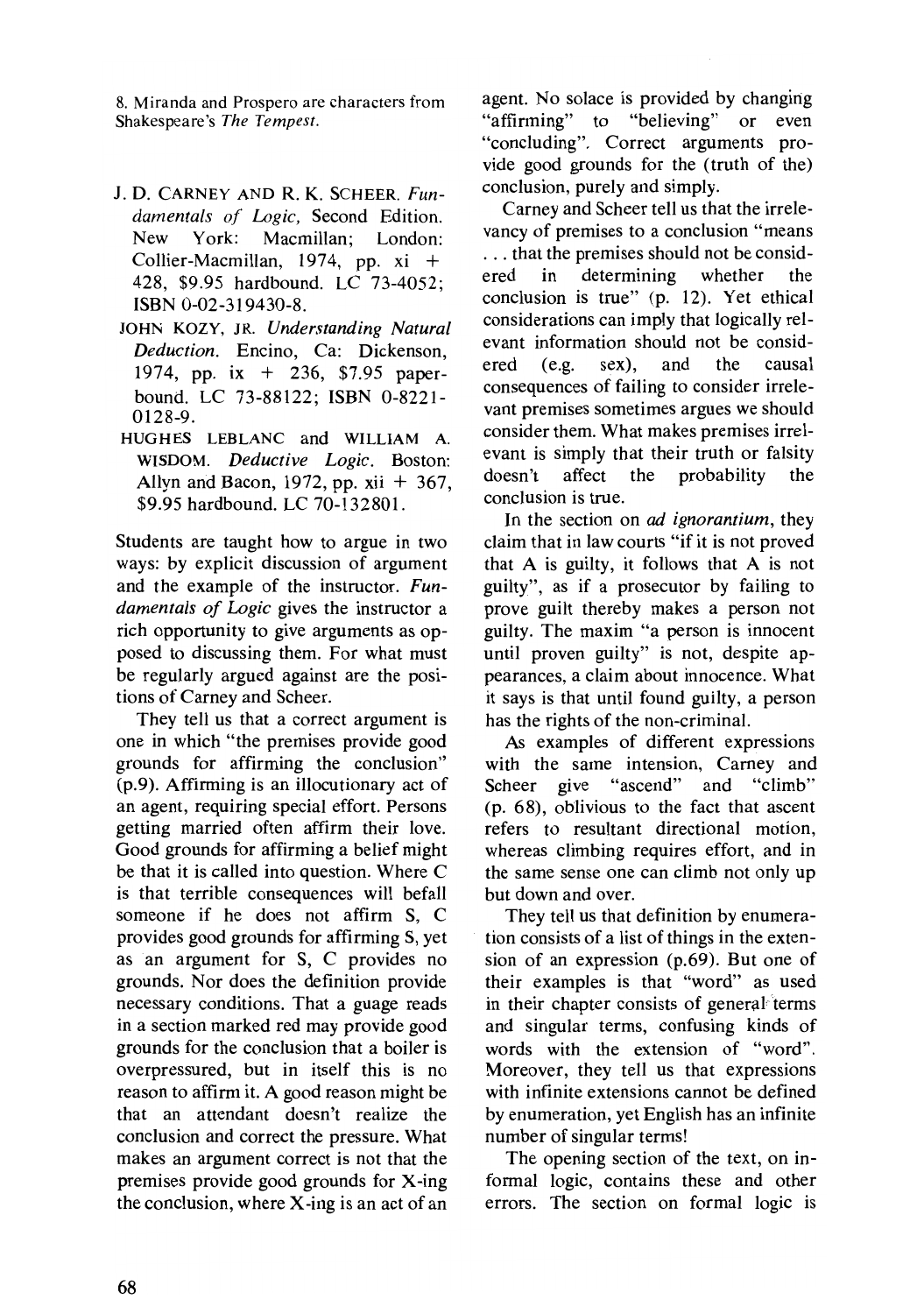better, and covers propositional, syllogistic, and predicate logic. However the chapter on predicate logic is cursory, making the treatment unsuitable for anything but a survey introduction. There is a chapter on giving proofs in propositional logic. Unfortunately, ten replacement rules are adopted which, while intuitively true, do not correspond to natural proof strategies, making the rules difficult to remember and the proofs correspondingly artificial. Two errors are that double negation is cited in a proof (line 8) where modus tollens should be (p. 211), and an exercise ( $#2$ ) asks the students to prove an inference which is not valid (p. 217).

The final third of the book concerns the logic of science, but little will be said of it since few will get to it in logic courses. The use of brief case histories is interesting, but there are inaccuracies concerning Galen, Harvey, and astronomy. On p. 347 Bacon's *Novum Organum* is ascribed to Newton. The worst mistake is in the depiction of the phases of Venus predicted by the Ptolemaic system (p. 370). At the point where Venus is nearest Earth, the prediction is that none, not all, of Venus will be visible, and the diagram fails to show that the proportion of Venus contained in the visible sliver first increases then decreases as Venus travels from maximum to minimum distance from Earth.

For a course that covers just informal logic or just the logic of science, Carney and Scheer's treatment is of insufficient length and quality. For courses on just formal logic, there are better texts. While the book has a good number of definitions and claims that are not well thought out, the mistakes seldom make the sections in which they occur useless. As noted earlier, students can learn as much from arguments given by the instructor as from a text. Textbook exercises are "set-ups" for students, no more serious than soldier drills with wooden guns. But when the instructor parries with the text, students see the blood flow. For an instructor of a course covering both informal and formal logic, who wants to do more than blindly follow a text, but teach logical and critical thinking by example, *Fundamentals of Logic* is one of those rare books that is valuable, not in spite of its flaws, but because they are corrigible.

*Understanding Natural Deduction* has the avowed purpose of teaching persons to think logically (p. viii). To professional logicians, such a concern is indicative of a dubious pedagogy combined with a watered-down content. But for those who teach logic to students who do not include becoming logicians among their cherished aspirations, only such practical accomplishments stand between their course and nothing.

However, thinking logically consists of giving good reasons, as Kozy himself notes. What follows is not a general discussion of reasoning, but only a discussion of proof. The bulk of reasoning in life, law, and science is not deductive. As far as educating persons to reason better, a discussion of fallacies is better, with emphasis on informal rather than formal fallacies.

Moreover, even within the realm of practical proof, Kozy's treatment could be better conceived. The real life problem is whether or not a conclusion follows. Only in the last and shortest section does Kozy touch techniques of disproof, and the treatment is sketchy. The text proper spends the bulk of time in the propositional calculus, with a section on the monadic predicate calculus. Only a compressed appendix discusses the predicate calculus with relations. Students do not emerge with tools adequate to the business of giving proofs. What Kozy's book teaches is neither reasoning in general nor practical proofs, but the rudiments of proof.

There are some misprints and slips. In the rule for generating a tableau with negated disjunction (p. 157) the horizontal line should be drawn between the first and second line. The definition on p. 185 should read that  $R/S$  is the relative product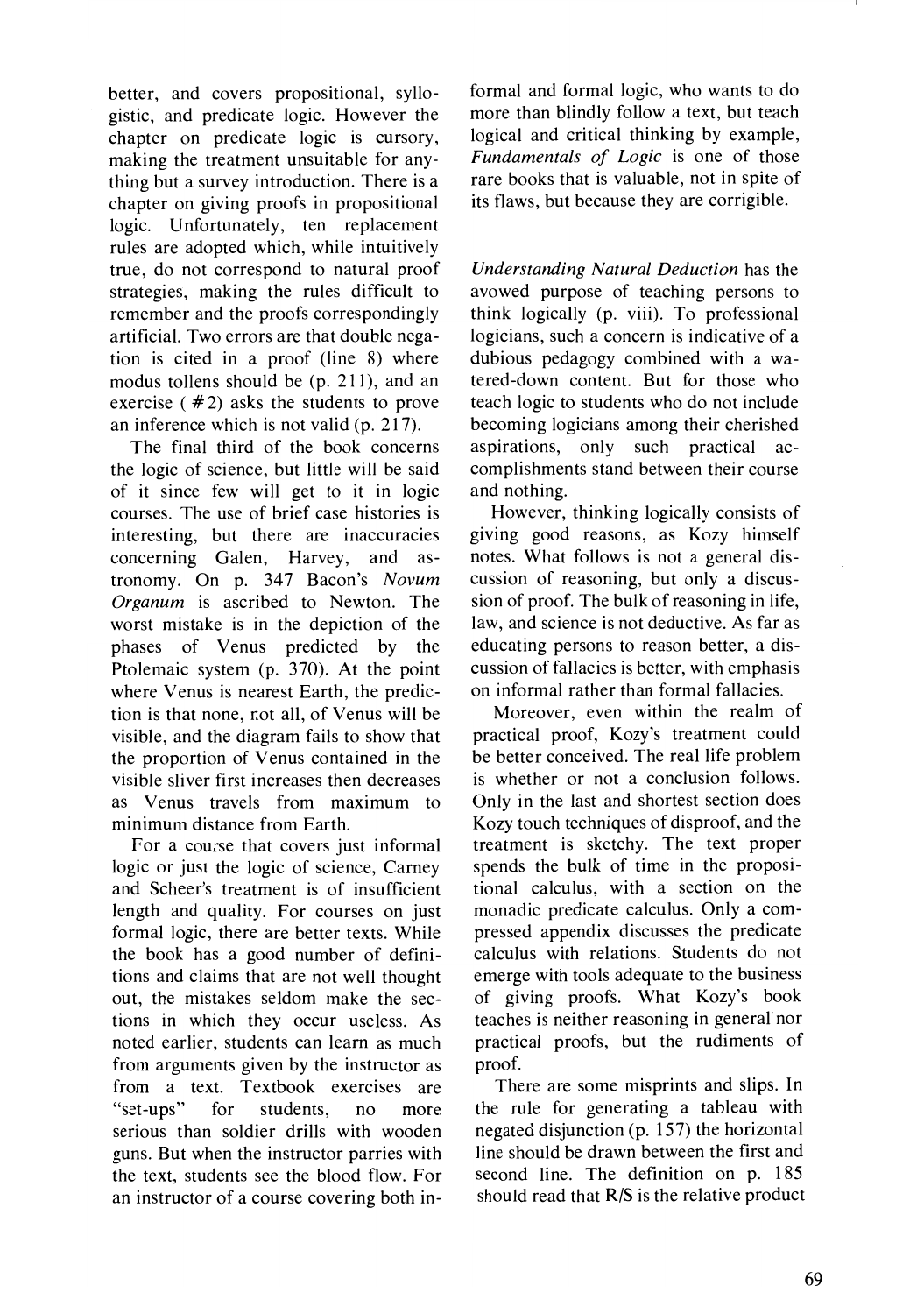of R and S if and only if  $(x)$   $(y)$   $(R/S (x,y))$  $\equiv$  ( $\exists$  z) (R(x,z)  $\cdot$  S(z,y)). On p. 109 "um" is cited as a prefix with the force of negation, yet it is not even a prefix. The definition of argument  $(p, 9)$  has the consequence that virtually none of the formal proofs given in the book are arguments (all lines other than the conclusion have to be premises).

Less understandably, the definition of a formula for the monadic predicate calculus (p. 122) fails to include predicates with free variables, so that the quantification clauses fail to generate any formulae. Further, the intended definition entails that all formulae are finite, yet a universal assertion is supposed to abbreviate a conjunction which would be infinite in length (p. 125). Worse, Kozy correctly defines (p. 183) a (weakly) connected relation, but then says that "is smaller than (in size)" for objects is connected, thereby making the common mistake of confusing "is smaller than" in the domain of physical objects with "is less than" in the domain of sizes. Finally, Kozy hopelessly confuses (p. 168) what it is for a theory to be complete with what it is for a system of inference rules to be complete. From his definition it follows his system is incomplete because neither  $p$  nor  $\sim p$  is provable. (In the proper sense; his system is complete.)

Despite its faults, this book is a good one. Often texts in formal logic are written so that they make sense only to persons who already understand the material, and serve as a reference book for lectures. Kozy's text is one of the few from which students actually learn. The order of the material is good, and minimizes the amount of supplementary teaching necessary. The exercises are integrated into the text, and at the end of the chapter a list of key concepts is provided. The book is eminently suitable for self-study, and is valuable for instructors who want to teach formal logic but do not have a command of it. As intimated earlier, the text is suitable only for courses that take students from no knowledge of formal logic to the beginnings of the predicate calculus: but for this coverage, it is excellent.

*Deductive Logic* is a first-class text, limited in use mainly by what it fails to cover. The book does not discuss informal, traditional, or philosophical logic, nor is it an advanced text. What it does cover, with equal emphasis, is the logic of truth functional connectives, predicate logic, and elementary metatheory for the propositional and predicate calculi. For a text on formal logic, it is unusually rich in explanation, enabling students with no background to understand it. The proofs in the section on metalogic are detailed enough for students to follow.

The emphasis in the sections on the propositional and predicate calculi is on teaching practical skills within formal proof techniques. Teachers whose interest in proof techniques is theoretical and not practical would probably want a different text, as too little would be left once the sections on trees and natural deduction were deleted. Nor is there much emphasis on semantical techniques that work with interpretations.

On the level of detailed exposition, the book is well written, and I have only one piddling objection. On p. 16 English conditionals are given which are "probably" truth functional, yet all lack the required entailments. (For example, "The car is safe to drive if it has good brakes" does not follow from "The car doesn't have good brakes" as it must for the truth functional conditional.)

A universal assertion is defined to be true if and only if each instance is true (p. 145). A few pages later, the authors tell us exactly why this definition is wrong: it works only when everything in the domain is named by a singular term, which is not only sometimes false but sometimes impossible. But they stick to their definition, for the theory of logic ensures us we still get the correct extension for logical truth, inconsistency, and entailment.

As a result, the student is not taught the